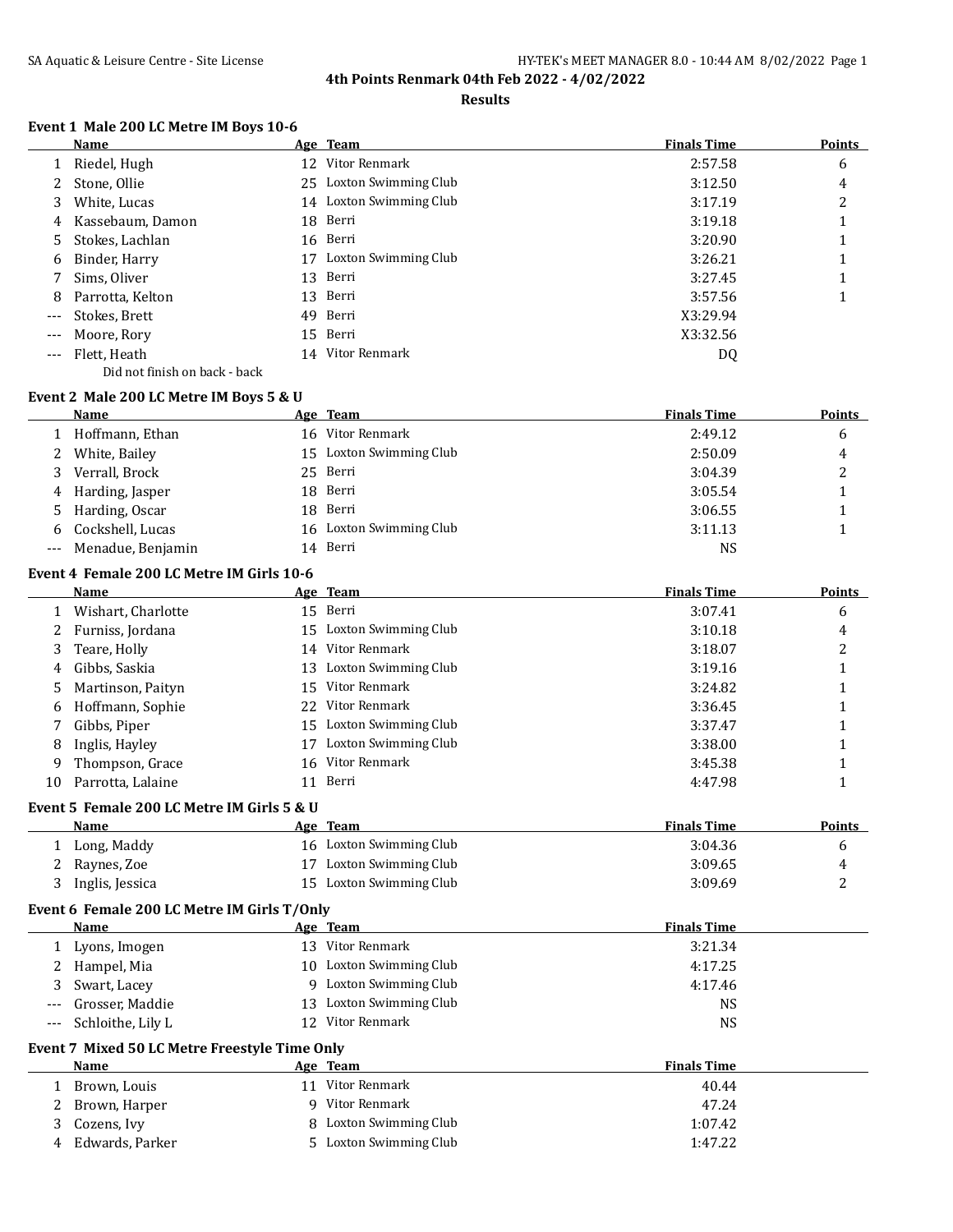|                   | (Event 7 Mixed 50 LC Metre Freestyle Time Only)<br>Name  |    | Age Team                            | <b>Finals Time</b> |                     |
|-------------------|----------------------------------------------------------|----|-------------------------------------|--------------------|---------------------|
|                   | Cozens, Millie                                           |    | 10 Loxton Swimming Club             | <b>NS</b>          |                     |
|                   | Loxton, Lily                                             |    | 10 Loxton Swimming Club             | <b>NS</b>          |                     |
|                   | Event 8 Mixed 50 LC Metre Freestyle Grade 15/A           |    |                                     |                    |                     |
|                   | Name                                                     |    | Age Team                            | <b>Finals Time</b> | Points              |
|                   | 1 Sparrow, Mercedes                                      |    | 6 Loxton Swimming Club              | 56.52              | 6                   |
| 2                 | Edwards, Sharla                                          |    | 8 Loxton Swimming Club              | 1:14.52            | 4                   |
| 3                 | Hucks, Tyler                                             |    | 12 Loxton Swimming Club             | 1:17.57            | 2                   |
|                   | 4 Walkington, Noah                                       |    | 7 Loxton Swimming Club              | 1:24.73            | $\mathbf{1}$        |
|                   | Event 10 Mixed 50 LC Metre Freestyle Grade 14            |    |                                     |                    |                     |
|                   | Name                                                     |    | Age Team                            | <b>Finals Time</b> | Points              |
|                   | 1 Burgemeister, Tamsin                                   |    | 10 Loxton Swimming Club             | 57.30              | 6                   |
| 2                 | Gray, Zara                                               |    | 8 Berri                             | 1:03.03            | 4                   |
|                   | 3 Walkington, Isla                                       |    | 9 Loxton Swimming Club              | 1:03.70            | 2                   |
|                   | Event 11 Mixed 50 LC Metre Freestyle Grade 13            |    |                                     |                    |                     |
|                   | Name                                                     |    | Age Team                            | <b>Finals Time</b> | <b>Points</b>       |
| 1                 | Albanese, Jacob                                          |    | 10 Vitor Renmark                    | 48.93              | 6                   |
| 2                 | Burgemeister, Natalia                                    |    | 11 Loxton Swimming Club             | 1:00.86            | 4                   |
| 3                 | Swart, Declan                                            |    | 11 Loxton Swimming Club             | 1:02.65            | 2                   |
| 4                 | Parrotta, Clara                                          |    | 8 Berri                             | 1:05.54            | 1                   |
|                   | Event 12 Mixed 50 LC Metre Freestyle Grade 12            |    |                                     |                    |                     |
|                   | Name                                                     |    | Age Team                            | <b>Finals Time</b> | <b>Points</b>       |
|                   | 1 Milton, Levi                                           |    | 11 Loxton Swimming Club             | 52.03              | 6                   |
|                   | 2 Hampel, Hannah                                         |    | 11 Loxton Swimming Club             | 52.82              | 4                   |
|                   | Event 13 Mixed 50 LC Metre Freestyle Grade 11/A          |    |                                     |                    |                     |
|                   | Name                                                     |    | Age Team                            | <b>Finals Time</b> | Points              |
| 1                 | Obst, Lucas                                              |    | 10 Loxton Swimming Club             | 54.89              | 6                   |
|                   | 2 Piltz, Addy                                            |    | 13 Berri                            | 55.10              | 4                   |
|                   |                                                          |    |                                     |                    |                     |
|                   | Event 14 Mixed 100 LC Metre Freestyle Grade 10/A<br>Name |    | Age Team                            | <b>Finals Time</b> | <b>Points</b>       |
|                   | Savcic, Peter                                            |    | 66 Vitor Renmark                    | 1:20.62            |                     |
| $\mathbf{1}$<br>2 | Lyons, Imogen                                            | 13 | Vitor Renmark                       | 1:26.04            | 6                   |
| 3                 | Piltz, Anise                                             | 15 | Berri                               | 1:38.34            | 4<br>$\overline{c}$ |
|                   |                                                          | 9  | Vitor Renmark                       | 1:44.67            | $\mathbf{1}$        |
| 4                 | Jarvis, Ruby                                             |    | 11 Berri                            | 1:46.32            |                     |
| 5                 | Ingerson, Jake                                           | 9  | Loxton Swimming Club                | 1:49.34            | 1                   |
| 6                 | Swart, Lacey                                             |    | Loxton Swimming Club                |                    | 1                   |
| 7                 | Hampel, Mia                                              | 10 | Vitor Renmark                       | 1:49.36            | 1                   |
| 8                 | Long, William                                            | 13 | Loxton Swimming Club                | 1:52.07            | 1                   |
| 9                 | Morrison, Danielle                                       | 10 | Vitor Renmark                       | 1:52.97            | 1                   |
| 10                | Stevens, Kayleigh                                        | 13 | Loxton Swimming Club                | 1:53.48            | 1                   |
| 11                | Cockshell, Eamon                                         | 11 |                                     | 1:59.67            | 1                   |
| $---$             | Stevens, Summer                                          | 11 | Vitor Renmark                       | <b>NS</b>          |                     |
| $---$             | Flett, Charlize                                          | 16 | Vitor Renmark                       | <b>SCR</b>         |                     |
|                   | Event 17 Mixed 100 LC Metre Freestyle Grade 9            |    |                                     |                    |                     |
|                   | Name                                                     |    | Age Team                            | <b>Finals Time</b> | <b>Points</b>       |
| 1                 | Burgemeister, Oscar                                      |    | 15 Loxton Swimming Club             | 1:33.41            | 6                   |
| 2                 | Reimann, Abbie                                           |    | 14 Loxton Swimming Club             | 1:39.95            | 4                   |
| 3                 | Gray, Lachlan                                            |    | 12 Berri                            | 1:43.67            | 2                   |
|                   |                                                          |    |                                     | 1:45.83            | 1                   |
| 4                 | Hucks, Chloe                                             | 12 | Loxton Swimming Club                |                    |                     |
| 5<br>6            | Parrotta, Lalaine<br>Reimann, Caleb                      |    | 11 Berri<br>10 Loxton Swimming Club | 1:51.01<br>1:52.82 | 1<br>1              |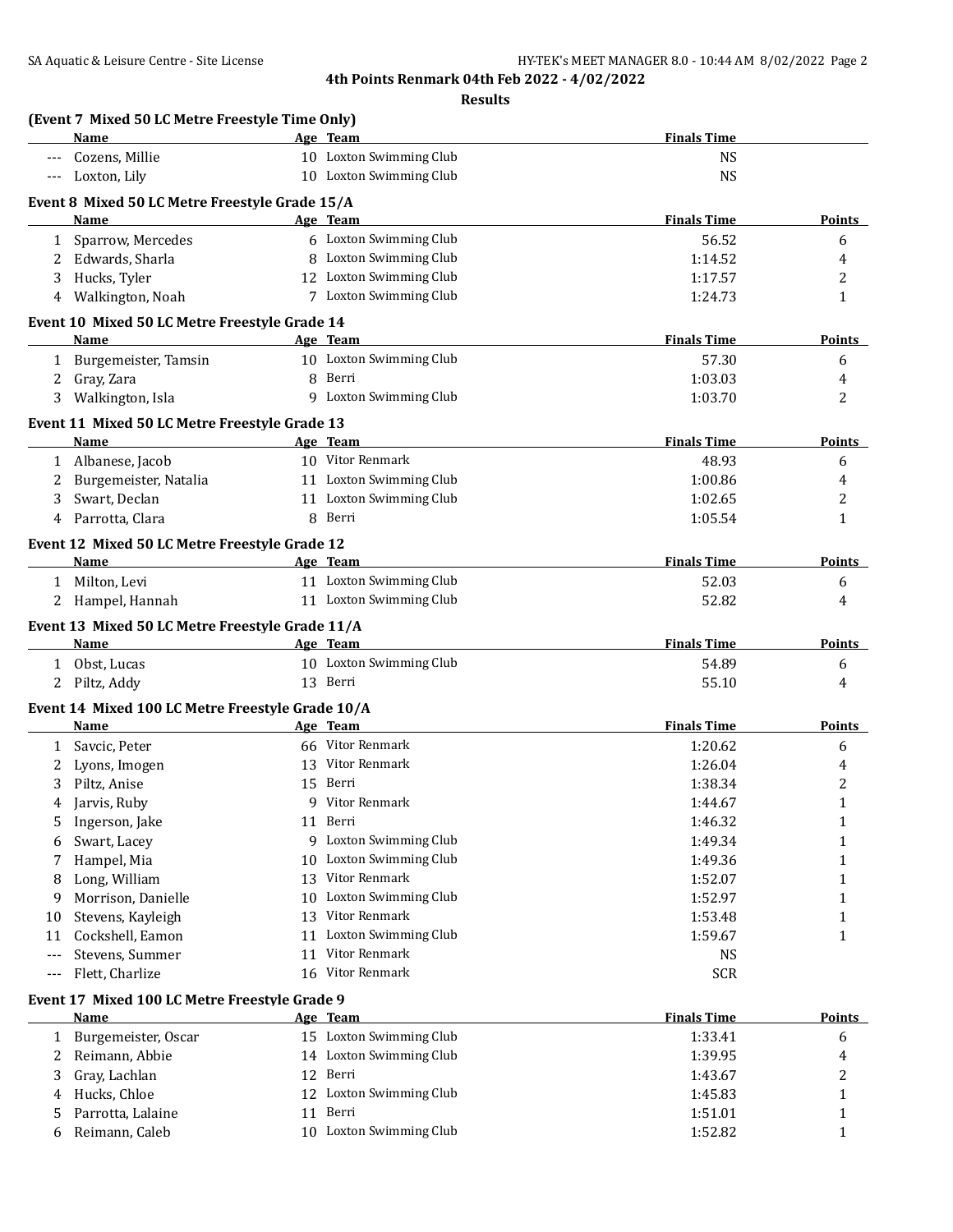|          | Event 18 Mixed 100 LC Metre Freestyle Grade 8<br>Name        | Age Team         | <b>Finals Time</b>                     | <b>Points</b> |
|----------|--------------------------------------------------------------|------------------|----------------------------------------|---------------|
|          | 1 White, Sarah                                               |                  | 10 Loxton Swimming Club<br>1:31.31     | 6             |
| 2        | Schloithe, Lily L                                            | 12 Vitor Renmark | 1:37.89                                | 4             |
| 3        | Long, Emme                                                   |                  | 11 Loxton Swimming Club<br>1:37.96     | 2             |
|          |                                                              |                  |                                        |               |
|          | Event 19 Mixed 100 LC Metre Freestyle Grade 7                |                  | <b>Finals Time</b>                     |               |
|          | Name                                                         | Age Team         |                                        | <b>Points</b> |
| 1        | Rothe, Ella                                                  | 11 Berri         | 1:23.78                                | 6             |
| 2        | Ingerson, Sophie                                             | 13 Berri         | 1:29.71                                | 4             |
| 3        | Knight, Ian                                                  | 59 Berri         | 1:31.14                                | 2             |
| 4        | Rothe, Lily                                                  | 14 Berri         | 1:36.72                                | 1             |
|          | Event 20 Mixed 100 LC Metre Freestyle Grade 6                |                  |                                        |               |
|          | Name                                                         | Age Team         | <b>Finals Time</b>                     | <b>Points</b> |
| 1        | Sims, Oliver                                                 | 13 Berri         | 1:22.99                                | 6             |
| 2        | Grosser, Maddie                                              |                  | 13 Loxton Swimming Club<br>1:26.08     | 4             |
| 3        | Kassebaum, Alexander                                         | 13 Berri         | 1:26.19                                | 2             |
| 4        | Parrotta, Kelton                                             | 13 Berri         | 1:27.04                                | 1             |
| 5        | Thompson, Sophie                                             | 15 Vitor Renmark | 1:27.49                                | 1             |
| 6        | Gibbs, Piper                                                 |                  | 15 Loxton Swimming Club<br>1:28.89     | 1             |
| 7        | Thompson, Grace                                              | 16 Vitor Renmark | 1:30.68                                | 1             |
| 8        | Slagter, Kian                                                |                  | 16 Loxton Swimming Club<br>1:32.12     | 1             |
|          | Event 21 Mixed 100 LC Metre Freestyle Grade 5                |                  |                                        |               |
|          | Name                                                         | Age Team         | <b>Finals Time</b>                     | <b>Points</b> |
| 1        | Stokes, Brett                                                | 49 Berri         | 1:20.93                                | 6             |
| 2        | Hale, Trini                                                  |                  | 42 Loxton Swimming Club<br>1:23.79     | 4             |
| 3        | Hoffmann, Sophie                                             | 22 Vitor Renmark | 1:23.83                                | 2             |
| 4        | Inglis, Hayley                                               |                  | 17 Loxton Swimming Club<br>1:24.20     | 1             |
|          | Event 22 Mixed 100 LC Metre Freestyle Grade 4                |                  |                                        |               |
|          | <b>Name</b>                                                  | Age Team         | <b>Finals Time</b>                     | <b>Points</b> |
|          | 1 Teare, Holly                                               | 14 Vitor Renmark | 1:21.02                                | 6             |
| 2        | Martinson, Paityn                                            | 15 Vitor Renmark | 1:21.57                                | 4             |
| 3        | Verrall, Kaylee                                              | 14 Berri         | 1:23.21                                | 2             |
| $---$    | White, Courtney                                              |                  | 12 Loxton Swimming Club<br><b>NS</b>   |               |
|          |                                                              |                  |                                        |               |
|          | Event 23 Mixed 100 LC Metre Freestyle Grade 3<br><u>Name</u> | Age Team         | <b>Finals Time</b>                     | <b>Points</b> |
|          | Stokes, Lachlan                                              | 16 Berri         | 1:12.63                                | 6             |
| T<br>2   | Raynes, Zoe                                                  |                  | 17 Loxton Swimming Club<br>1:13.81     | 4             |
| 3        | Gibbs, Saskia                                                | 13               | Loxton Swimming Club<br>1:17.54        | 2             |
| 4        | Flett, Heath                                                 | 14 Vitor Renmark | 1:18.10                                |               |
|          | Binder, Harry                                                |                  | 17 Loxton Swimming Club                | 1<br>1        |
| 5<br>--- | Menadue, Benjamin                                            | 14 Berri         | 1:20.36<br><b>NS</b>                   |               |
|          |                                                              |                  |                                        |               |
|          | Event 24 Mixed 100 LC Metre Freestyle Grade 2                |                  |                                        |               |
|          | Name                                                         | Age Team         | <b>Finals Time</b>                     | <b>Points</b> |
| 1        | Harding, Oscar                                               | 18 Berri         | 1:10.09                                | 6             |
| 2        | Lyons, Sue                                                   | 53               | Vitor Renmark<br>1:11.35               | 4             |
| 3        | Wishart, Charlotte                                           | Berri<br>15      | 1:12.36                                | 2             |
| 4        | Inglis, Jessica                                              | 15               | <b>Loxton Swimming Club</b><br>1:13.16 | 1             |
| 5        | White, Lucas                                                 |                  | 14 Loxton Swimming Club<br>1:13.21     | 1             |
| 6        | Furniss, Jordana                                             | 15               | Loxton Swimming Club<br>1:14.08        | 1             |
| 7        | Moore, Rory                                                  | Berri<br>15      | 1:16.34                                | 1             |
| 8        | Kassebaum, Damon                                             | 18 Berri         | 1:16.85                                | 1             |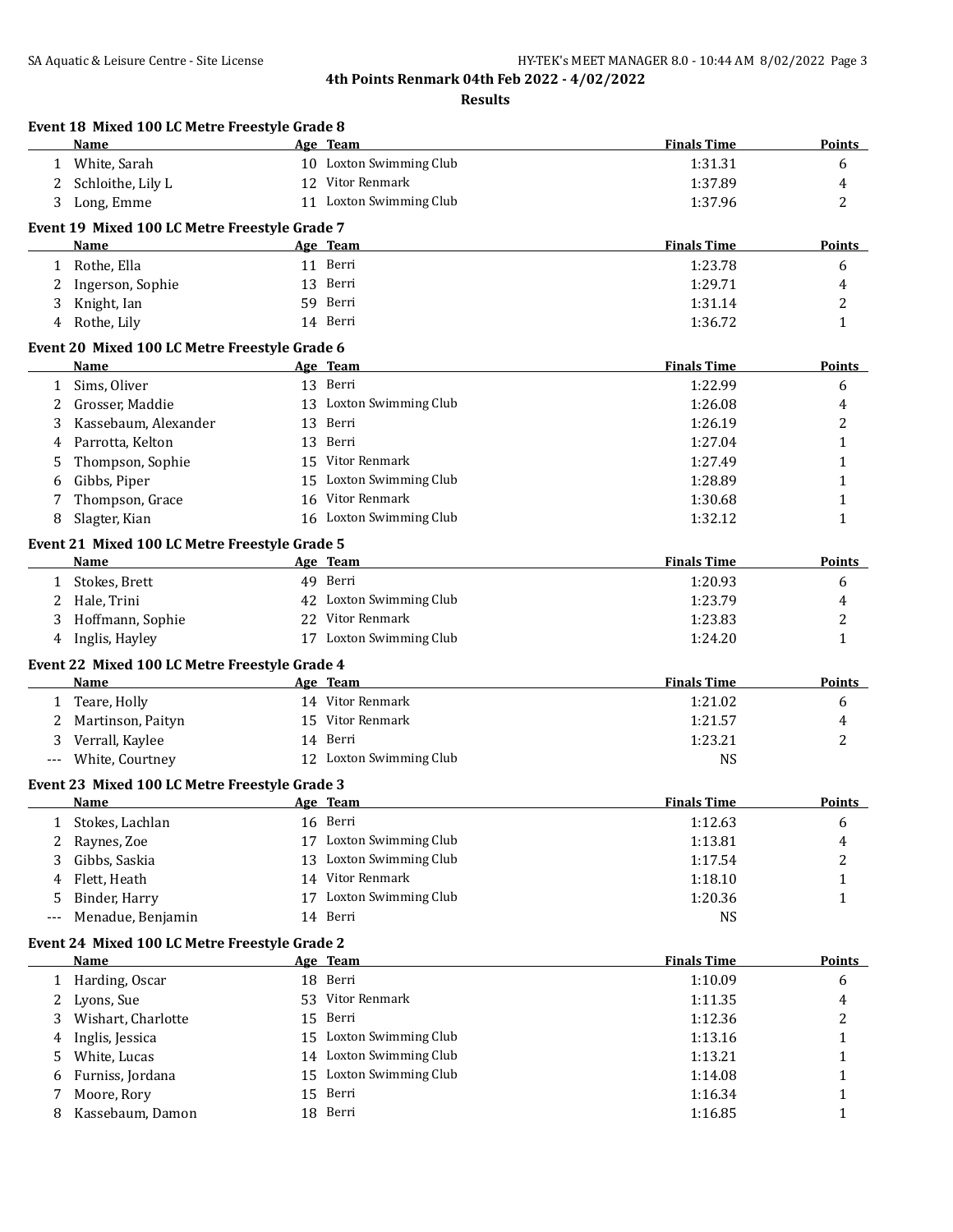|          | Name                                                           |    | Age Team                | <b>Finals Time</b> | Points         |
|----------|----------------------------------------------------------------|----|-------------------------|--------------------|----------------|
|          | 1 Verrall, Brock                                               |    | 25 Berri                | 1:01.81            | 6              |
| 2        | Riedel, Hugh                                                   |    | 12 Vitor Renmark        | 1:07.78            | 4              |
| 3        | Harding, Jasper                                                | 18 | Berri                   | 1:08.67            | $\overline{c}$ |
| 4        | White, Bailey                                                  |    | 15 Loxton Swimming Club | 1:10.06            | $\mathbf{1}$   |
| 5        | Long, Maddy                                                    |    | 16 Loxton Swimming Club | 1:14.13            | $\mathbf{1}$   |
|          | Event 26 Mixed 100 LC Metre Freestyle Grade A                  |    |                         |                    |                |
|          | Name                                                           |    | Age Team                | <b>Finals Time</b> | Points         |
|          | 1 Hoffmann, Ethan                                              |    | 16 Vitor Renmark        | 1:04.86            | 6              |
| 2        | Cockshell, Lucas                                               |    | 16 Loxton Swimming Club | 1:08.67            | 4              |
| 3        | Stone, Ollie                                                   |    | 25 Loxton Swimming Club | 1:12.85            | 2              |
|          | Event 31 Mixed 50 LC Metre Butterfly Time Only                 |    |                         |                    |                |
|          | <b>Name</b>                                                    |    | Age Team                | <b>Finals Time</b> |                |
|          | --- Verrall, Kaylee                                            |    | 14 Berri                | <b>NS</b>          |                |
|          | Event 32 Mixed 50 LC Metre Butterfly Grade 15/A                |    |                         |                    |                |
|          | Name                                                           |    | Age Team                | <b>Finals Time</b> | <b>Points</b>  |
| 1        | Gray, Lachlan                                                  |    | 12 Berri                | 1:04.86            | 6              |
| 2        | Morrison, Danielle                                             |    | 10 Loxton Swimming Club | 1:14.60            | 4              |
| 3        | Burgemeister, Natalia                                          |    | 11 Loxton Swimming Club | 1:15.65            | 2              |
| 4        | Cockshell, Eamon                                               |    | 11 Loxton Swimming Club | 1:18.34            | $\mathbf{1}$   |
| $\cdots$ | Piltz, Eden                                                    |    | 10 Berri                | <b>NS</b>          |                |
|          | Event 34 Mixed 50 LC Metre Butterfly Grade 14                  |    |                         |                    |                |
|          | Name                                                           |    | Age Team                | <b>Finals Time</b> | <b>Points</b>  |
|          | 1 Hampel, Mia                                                  |    | 10 Loxton Swimming Club | 59.39              | 6              |
| $---$    | Stevens, Summer                                                |    | 11 Vitor Renmark        | NS                 |                |
|          | Event 35 Mixed 50 LC Metre Butterfly Grade 13                  |    |                         |                    |                |
|          | Name                                                           |    | Age Team                | <b>Finals Time</b> | <b>Points</b>  |
| 1        | Swart, Lacey                                                   |    | 9 Loxton Swimming Club  | 59.29              | 6              |
|          | 2 Parrotta, Lalaine                                            |    | 11 Berri                | 1:02.74            | 4              |
|          | Event 36 Mixed 50 LC Metre Butterfly Grade 12<br>Name          |    | Age Team                | <b>Finals Time</b> | Points         |
|          |                                                                |    | 13 Berri                | 55.15              |                |
|          | 1 Ingerson, Sophie<br>2 Reimann, Abbie                         |    | 14 Loxton Swimming Club | 1:02.03            | 6<br>4         |
|          | Schloithe, Lily L                                              |    | 12 Vitor Renmark        | <b>NS</b>          |                |
|          |                                                                |    |                         |                    |                |
|          | Event 37 Mixed 50 LC Metre Butterfly Grade 11/A<br><b>Name</b> |    | Age Team                | <b>Finals Time</b> | <b>Points</b>  |
|          | 1 Kassebaum, Alexander                                         |    | 13 Berri                | 52.33              | 6              |
|          | 2 Parrotta, Kelton                                             |    | 13 Berri                | 52.96              | 4              |
|          | Event 38 Mixed 100 LC Metre Butterfly Grade 10/A               |    |                         |                    |                |
|          | <b>Name</b>                                                    |    | Age Team                | <b>Finals Time</b> | <b>Points</b>  |
|          | 1 Lyons, Imogen                                                |    | 13 Vitor Renmark        | 1:39.90            | 6              |
| 2        | White, Lucas                                                   |    | 14 Loxton Swimming Club | 1:49.10            | 4              |
| 3        | Sims, Oliver                                                   |    | 13 Berri                | 1:49.27            | 2              |
| 4        | Flett, Heath                                                   |    | 14 Vitor Renmark        | 1:52.91            | 1              |
| 5        | White, Sarah                                                   |    | 10 Loxton Swimming Club | 2:02.32            | $\mathbf{1}$   |
| ---      | White, Courtney                                                |    | 12 Loxton Swimming Club | DQ                 |                |
|          | <b>Alternating Kick</b>                                        |    |                         |                    |                |
| ---      | Teare, Holly                                                   |    | 14 Vitor Renmark        | <b>NS</b>          |                |
| ---      | Long, Emme                                                     |    | 11 Loxton Swimming Club | <b>NS</b>          |                |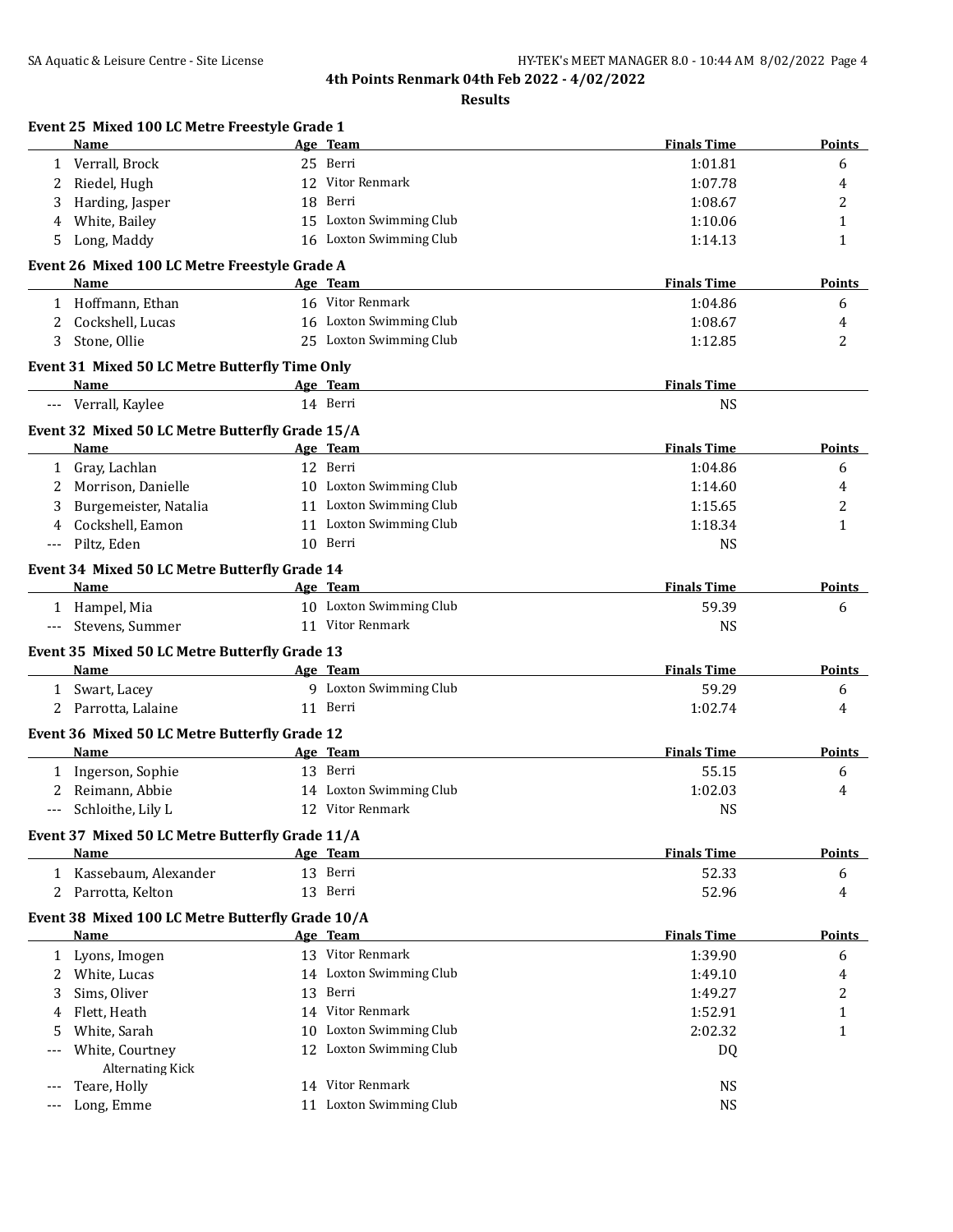|      | Event 40 Mixed 100 LC Metre Butterfly Grade 9<br>Name |    | Age Team                            | <b>Finals Time</b> | Points        |
|------|-------------------------------------------------------|----|-------------------------------------|--------------------|---------------|
|      | 1 Raynes, Zoe                                         |    | 17 Loxton Swimming Club             | 1:31.05            | 6             |
| 2    | Rothe, Ella                                           |    | 11 Berri                            | 1:35.59            | 4             |
| 3    | Kassebaum, Damon                                      |    | 18 Berri                            | 1:39.87            | 2             |
| 4    | Stokes, Lachlan                                       |    | 16 Berri                            | 1:40.42            | 1             |
| 5    | Grosser, Maddie                                       |    | 13 Loxton Swimming Club             | 1:52.63            | 1             |
| ---  | Binder, Harry                                         |    | 17 Loxton Swimming Club             | <b>NS</b>          |               |
|      |                                                       |    |                                     |                    |               |
|      | Event 41 Mixed 100 LC Metre Butterfly Grade 8         |    |                                     |                    |               |
|      | <b>Name</b>                                           |    | Age Team<br>15 Loxton Swimming Club | <b>Finals Time</b> | <b>Points</b> |
|      | 1 Inglis, Jessica                                     |    |                                     | 1:40.52            | 6             |
|      | 2 Hoffmann, Sophie                                    |    | 22 Vitor Renmark                    | 1:41.26            | 4             |
| 3    | Inglis, Hayley                                        |    | 17 Loxton Swimming Club             | 1:43.66            | 2             |
| 4    | Stokes, Brett                                         |    | 49 Berri                            | 1:43.70            | 1             |
|      | Cockshell, Lucas                                      |    | 16 Loxton Swimming Club             | 1:47.01            | 1             |
|      | Event 42 Mixed 100 LC Metre Butterfly Grade 7         |    |                                     |                    |               |
|      | Name                                                  |    | Age Team                            | <b>Finals Time</b> | Points        |
|      | 1 Furniss, Jordana                                    |    | 15 Loxton Swimming Club             | 1:31.10            | 6             |
|      | 2 Wishart, Charlotte                                  |    | 15 Berri                            | 1:31.45            | 4             |
|      | 3 Harding, Oscar                                      |    | 18 Berri                            | 1:35.07            | 2             |
|      | Event 43 Mixed 100 LC Metre Butterfly Grade 6         |    |                                     |                    |               |
|      | Name                                                  |    | Age Team                            | <b>Finals Time</b> | <b>Points</b> |
|      | 1 Gibbs, Saskia                                       |    | 13 Loxton Swimming Club             | 1:37.53            | 6             |
|      | --- Menadue, Benjamin                                 |    | 14 Berri                            | <b>NS</b>          |               |
|      |                                                       |    |                                     |                    |               |
|      | Event 44 Mixed 100 LC Metre Butterfly Grade 5         |    |                                     |                    |               |
|      | <b>Name</b>                                           |    | Age Team                            | <b>Finals Time</b> | <b>Points</b> |
|      | 1 Long, Maddy                                         |    | 16 Loxton Swimming Club             | 1:28.02            | 6             |
| $--$ | Stone, Ollie                                          |    | 25 Loxton Swimming Club             | <b>NS</b>          |               |
| ---  | Harding, Jasper                                       |    | 18 Berri                            | <b>NS</b>          |               |
|      | Event 45 Mixed 100 LC Metre Butterfly Grade 4         |    |                                     |                    |               |
|      | Name                                                  |    | Age Team                            | <b>Finals Time</b> | <b>Points</b> |
|      | 1 Hoffmann, Ethan                                     |    | 16 Vitor Renmark                    | 1:20.25            | 6             |
|      | 2 White, Bailey                                       |    | 15 Loxton Swimming Club             | 1:22.85            | 4             |
|      | Event 47 Mixed 100 LC Metre Butterfly Grade 2         |    |                                     |                    |               |
|      | <u>Name</u>                                           |    | Age Team                            | <b>Finals Time</b> | <b>Points</b> |
|      | 1 Verrall, Brock                                      |    | 25 Berri                            | 1:13.50            | 6             |
|      |                                                       |    |                                     |                    |               |
|      | Event 52 Mixed 50 LC Metre Backstroke Time Only       |    |                                     |                    |               |
|      | Name                                                  |    | Age Team                            | <b>Finals Time</b> |               |
|      | 1 Cozens, Ivy                                         |    | 8 Loxton Swimming Club              | 1:13.93            |               |
| 2    | Cozens, Millie                                        |    | 10 Loxton Swimming Club             | 1:15.30            |               |
|      | Edwards, Parker                                       | 5. | <b>Loxton Swimming Club</b>         | <b>DNF</b>         |               |
|      | Did not finish                                        |    |                                     |                    |               |
| ---  | Loxton, Lily                                          |    | 10 Loxton Swimming Club             | <b>NS</b>          |               |
|      | Event 53 Mixed 50 LC Metre Backstroke Grade 15/A      |    |                                     |                    |               |
|      | <b>Name</b>                                           |    | Age Team                            | <b>Finals Time</b> | <b>Points</b> |
| 1    | Piltz, Eden                                           |    | 10 Berri                            | 1:02.48            | 6             |
| 2    | Sparrow, Mercedes                                     |    | 6 Loxton Swimming Club              | 1:08.97            | 4             |
| 3    | Burgemeister, Natalia                                 |    | 11 Loxton Swimming Club             | 1:09.19            | 2             |
| 4    | Hucks, Tyler                                          |    | 12 Loxton Swimming Club             | 1:11.78            | 1             |
| 5    | Cockshell, Eamon                                      |    | 11 Loxton Swimming Club             | 1:11.95            | 1             |
| 6    | Edwards, Sharla                                       |    | 8 Loxton Swimming Club              | 1:15.32            | 1             |
|      |                                                       |    |                                     |                    |               |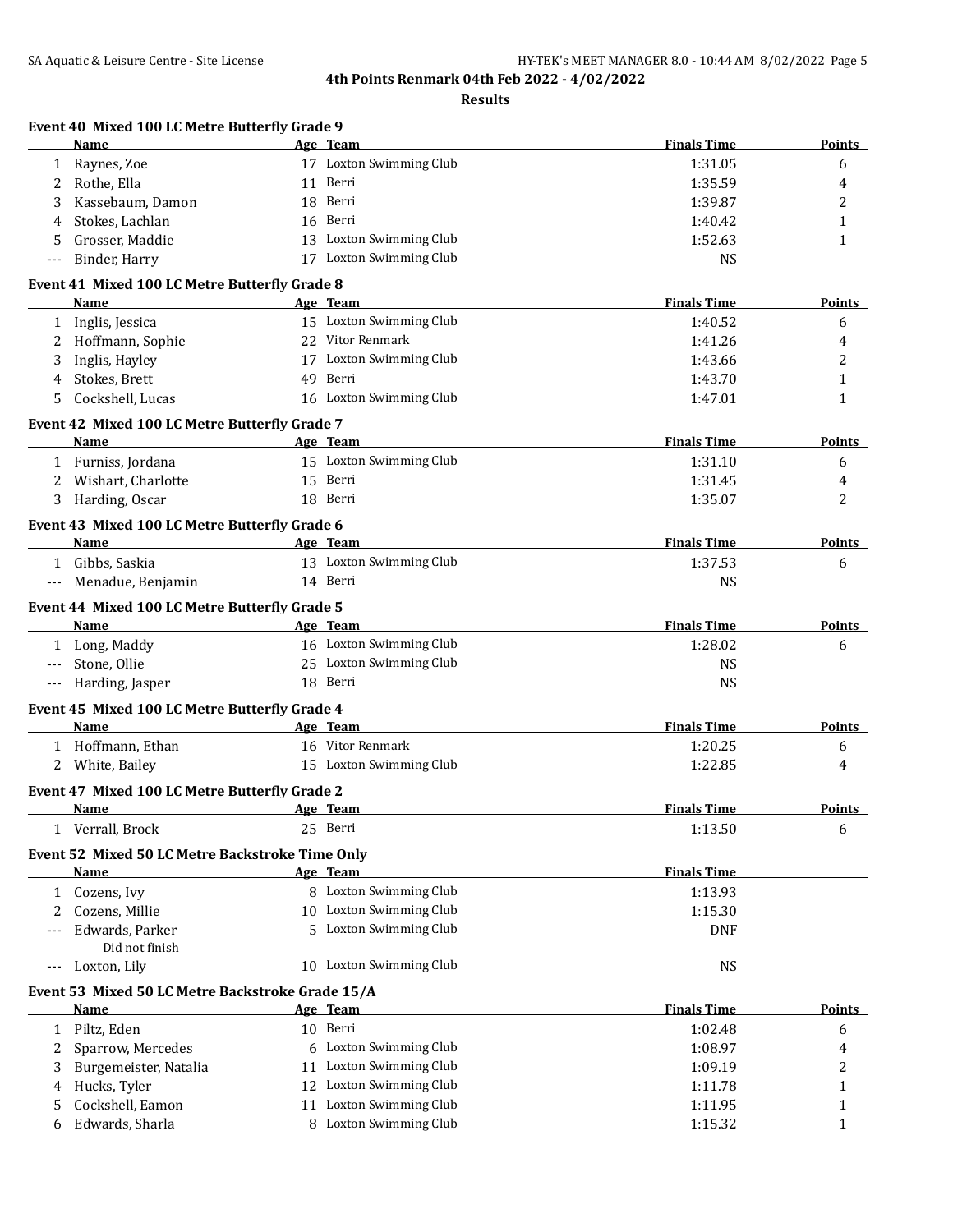**Results**

# **(Event 53 Mixed 50 LC Metre Backstroke Grade 15/A)**

|    | Name                |    | Age Team             | <b>Finals Time</b> | <b>Points</b> |
|----|---------------------|----|----------------------|--------------------|---------------|
|    | Gray, Zara          | 8. | Berri                | 1:18.15            |               |
| 8  | Walkington, Isla    | Q  | Loxton Swimming Club | 1:25.06            |               |
|    | Parrotta, Clara     |    | 8 Berri              | 1:26.71            |               |
| 10 | Walkington, Noah    |    | Loxton Swimming Club | 1:34.49            |               |
|    | --- Stevens, Summer |    | Vitor Renmark        | NS                 |               |

# **Event 55 Mixed 50 LC Metre Backstroke Grade 14**

|   | Name                 |     | Age Team                | <b>Finals Time</b> | <b>Points</b> |
|---|----------------------|-----|-------------------------|--------------------|---------------|
|   | Ingerson, Jake       |     | 11 Berri                | 56.69              | 6             |
|   | Long, William        | 13  | Vitor Renmark           | 59.98              | 4             |
| 3 | Albanese, Jacob      | 10. | Vitor Renmark           | 1:00.77            | 2             |
| 4 | Obst, Lucas          | 10. | Loxton Swimming Club    | 1:05.37            |               |
|   | 5 Morrison, Danielle |     | 10 Loxton Swimming Club | 1:05.46            |               |
| 6 | Piltz, Addy          |     | 13 Berri                | 1:07.67            |               |
|   | Hampel, Hannah       | 11  | Loxton Swimming Club    | 1:11.02            |               |
|   | Burgemeister, Tamsin | 10. | Loxton Swimming Club    | 1:12.59            |               |

### **Event 56 Mixed 50 LC Metre Backstroke Grade 13**

|    | Name              |    | Age Team                | <b>Finals Time</b> | <b>Points</b> |
|----|-------------------|----|-------------------------|--------------------|---------------|
|    | Stevens, Kayleigh |    | 13 Vitor Renmark        | 57.65              | b             |
|    | Reimann, Abbie    |    | 14 Loxton Swimming Club | 59.42              | 4             |
|    | Hampel, Mia       |    | 10 Loxton Swimming Club | 59.69              |               |
| 4  | Gray, Lachlan     |    | 12 Berri                | 1:00.00            |               |
| 5. | Parrotta, Lalaine | 11 | Berri                   | 1:00.33            |               |
| 6  | Jarvis, Ruby      | Q. | Vitor Renmark           | 1:01.22            |               |
|    | Hucks, Chloe      |    | Loxton Swimming Club    | 1:04.09            |               |

#### **Event 57 Mixed 50 LC Metre Backstroke Grade 12**

|    | <b>Name</b>       |    | Age Team             | <b>Finals Time</b> | Points |
|----|-------------------|----|----------------------|--------------------|--------|
|    | Piltz, Anise      |    | 15 Berri             | 54.34              | 6      |
| 2  | Knight, Ian       |    | 59 Berri             | 54.86              | 4      |
| 3  | Ingerson, Sophie  |    | 13 Berri             | 54.97              | າ      |
| 4  | Schloithe, Lily L |    | 12 Vitor Renmark     | 56.52              |        |
| 5. | Rothe, Lily       |    | 14 Berri             | 56.84              |        |
| 6  | Milton, Levi      | 11 | Loxton Swimming Club | 57.49              |        |
|    | Inglis, Hayley    | 17 | Loxton Swimming Club | 1:00.64            |        |
| 8  | Reimann, Caleb    | 10 | Loxton Swimming Club | 1:01.48            |        |

### **Event 58 Mixed 50 LC Metre Backstroke Grade 11/A**

|    | Name                 |     | Age Team               | <b>Finals Time</b> | <b>Points</b> |
|----|----------------------|-----|------------------------|--------------------|---------------|
|    | Thompson, Sophie     | 15  | Vitor Renmark          | 50.02              | b             |
|    | Grosser, Maddie      | 13  | Loxton Swimming Club   | 50.18              | 4             |
|    | Burgemeister, Oscar  | 15. | Loxton Swimming Club   | 51.18              | ▵             |
| 4  | Swart, Lacey         |     | 9 Loxton Swimming Club | 52.67              |               |
| 5. | Parrotta, Kelton     | I3. | Berri                  | 52.84              |               |
|    | Kassebaum, Alexander |     | 13 Berri               | 53.30              |               |
|    |                      |     |                        |                    |               |

## **Event 59 Mixed 100 LC Metre Backstroke Grade 10/A**

|   | Name               |     | Age Team                | <b>Finals Time</b> | <b>Points</b> |
|---|--------------------|-----|-------------------------|--------------------|---------------|
|   | Flett, Heath       |     | 14 Vitor Renmark        | 1:34.55            | 6             |
|   | 2 Lyons, Imogen    | 13. | Vitor Renmark           | 1:39.46            | 4             |
|   | 3 Sims, Oliver     |     | 13 Berri                | 1:42.82            | ▵             |
|   | 4 White, Courtney  |     | 12 Loxton Swimming Club | 1:43.65            |               |
|   | 5 Stokes, Lachlan  |     | 16 Berri                | 1:45.81            |               |
|   | 6 Hoffmann, Sophie |     | 22 Vitor Renmark        | 1:46.81            |               |
|   | Verrall, Kaylee    |     | 14 Berri                | 1:50.62            |               |
| 8 | White, Sarah       | 10. | Loxton Swimming Club    | 1:51.58            |               |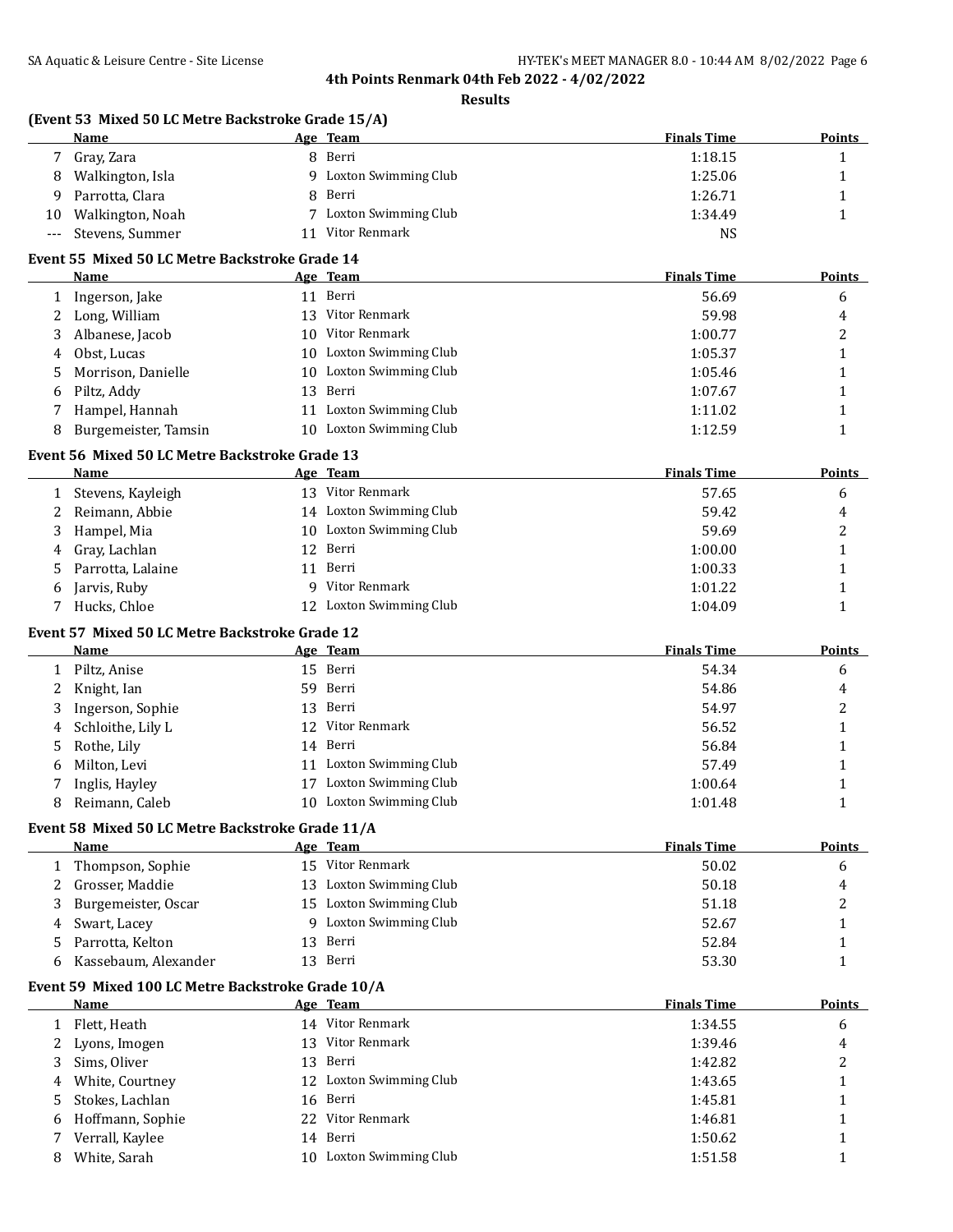|     | Name                                                          | Age Team                                           | <b>Finals Time</b> | Points        |
|-----|---------------------------------------------------------------|----------------------------------------------------|--------------------|---------------|
|     | 9 Long, Emme                                                  | 11 Loxton Swimming Club                            | 1:58.79            | $\mathbf{1}$  |
| 10  | Slagter, Kian                                                 | 16 Loxton Swimming Club                            | 2:13.39            | $\mathbf{1}$  |
|     | Flett, Charlize                                               | 16 Vitor Renmark                                   | <b>SCR</b>         |               |
|     | Event 61 Mixed 100 LC Metre Backstroke Grade 9                |                                                    |                    |               |
|     | <b>Name</b>                                                   | Age Team                                           | <b>Finals Time</b> | <b>Points</b> |
|     | 1 Kassebaum, Damon                                            | 18 Berri                                           | 1:36.53            | 6             |
| 2   | Hale, Trini                                                   | 42 Loxton Swimming Club                            | 1:36.94            | 4             |
| 3   | Harding, Oscar                                                | 18 Berri                                           | 1:46.42            | 2             |
| --- | Furniss, Jordana                                              | 15 Loxton Swimming Club                            | <b>NS</b>          |               |
|     | Event 62 Mixed 100 LC Metre Backstroke Grade 8                |                                                    |                    |               |
|     | Name                                                          | Age Team                                           | <b>Finals Time</b> | <b>Points</b> |
|     | 1 Harding, Jasper                                             | 18 Berri                                           | 1:33.32            | 6             |
| 2   | Raynes, Zoe                                                   | 17 Loxton Swimming Club                            | 1:34.33            | 4             |
| 3   | Teare, Holly                                                  | 14 Vitor Renmark                                   | 1:36.08            | 2             |
| 4   | Binder, Harry                                                 | 17 Loxton Swimming Club                            | 1:36.15            | $\mathbf{1}$  |
| 5   | Moore, Rory                                                   | 15 Berri                                           | 1:38.53            | $\mathbf{1}$  |
| 6   | Martinson, Paityn                                             | 15 Vitor Renmark                                   | 1:38.90            | 1             |
| 7   | Stokes, Brett                                                 | 49 Berri                                           | 1:56.73            | $\mathbf{1}$  |
|     | Event 63 Mixed 100 LC Metre Backstroke Grade 7                |                                                    | <b>Finals Time</b> |               |
|     | Name                                                          | Age Team                                           |                    | Points        |
|     | 1 Gibbs, Saskia                                               | 13 Loxton Swimming Club<br>25 Loxton Swimming Club | 1:33.66            | 6             |
| 2   | Stone, Ollie                                                  |                                                    | 1:34.65            | 4             |
| --- | Menadue, Benjamin                                             | 14 Berri                                           | <b>NS</b>          |               |
|     | Event 64 Mixed 100 LC Metre Backstroke Grade 6<br><b>Name</b> | Age Team                                           | <b>Finals Time</b> | Points        |
|     | 1 Wishart, Charlotte                                          | 15 Berri                                           | 1:27.72            | 6             |
| 2   | Cockshell, Lucas                                              | 16 Loxton Swimming Club                            | 1:29.51            | 4             |
| 3   | Inglis, Jessica                                               | 15 Loxton Swimming Club                            | 1:30.05            | 2             |
|     | 4 Lyons, Sue                                                  | 53 Vitor Renmark                                   | 1:32.57            | 1             |
|     | Event 65 Mixed 100 LC Metre Backstroke Grade 5                |                                                    |                    |               |
|     | Name                                                          | Age Team                                           | <b>Finals Time</b> | <b>Points</b> |
|     | 1 Verrall, Brock                                              | 25 Berri                                           | 1:18.71            | 6             |
|     | 2 Long, Maddy                                                 | 16 Loxton Swimming Club                            | 1:24.89            | 4             |
|     | Riedel, Hugh                                                  | 12 Vitor Renmark                                   | 1:25.41            | 2             |
|     | Event 66 Mixed 100 LC Metre Backstroke Grade 4                |                                                    |                    |               |
|     | <b>Name</b>                                                   | Age Team                                           | <b>Finals Time</b> | <b>Points</b> |
|     | 1 Hoffmann, Ethan                                             | 16 Vitor Renmark                                   | 1:18.39            | 6             |
|     | 2 White, Bailey                                               | 15 Loxton Swimming Club                            | 1:25.73            | 4             |
|     | Event 73 Mixed 50 LC Metre Breaststroke Time Only             |                                                    |                    |               |
|     | Name                                                          | Age Team                                           | <b>Finals Time</b> |               |
|     | 1 Brown, Louis                                                | 11 Vitor Renmark                                   | 59.46              |               |
| 2   | Brown, Harper                                                 | 9 Vitor Renmark                                    | 1:05.66            |               |
| 3   | Albanese, Jacob                                               | 10 Vitor Renmark                                   | 1:06.92            |               |
| 4   | Cozens, Millie                                                | 10 Loxton Swimming Club                            | 1:26.64            |               |
|     | Event 74 Mixed 50 LC Metre Breaststroke Grade 15/A            |                                                    |                    |               |
|     | Name                                                          | Age Team                                           | <b>Finals Time</b> | Points        |
|     | 1 Jarvis, Ruby                                                | 9 Vitor Renmark                                    | 1:10.93            | 6             |
| 2   | Piltz, Eden                                                   | 10 Berri                                           | 1:14.04            | 4             |
| 3   | Burgemeister, Tamsin                                          | 10 Loxton Swimming Club                            | 1:14.61            | 2             |
| 4   | Ingerson, Jake                                                | 11 Berri                                           | 1:16.85            | $\mathbf{1}$  |
|     |                                                               |                                                    |                    |               |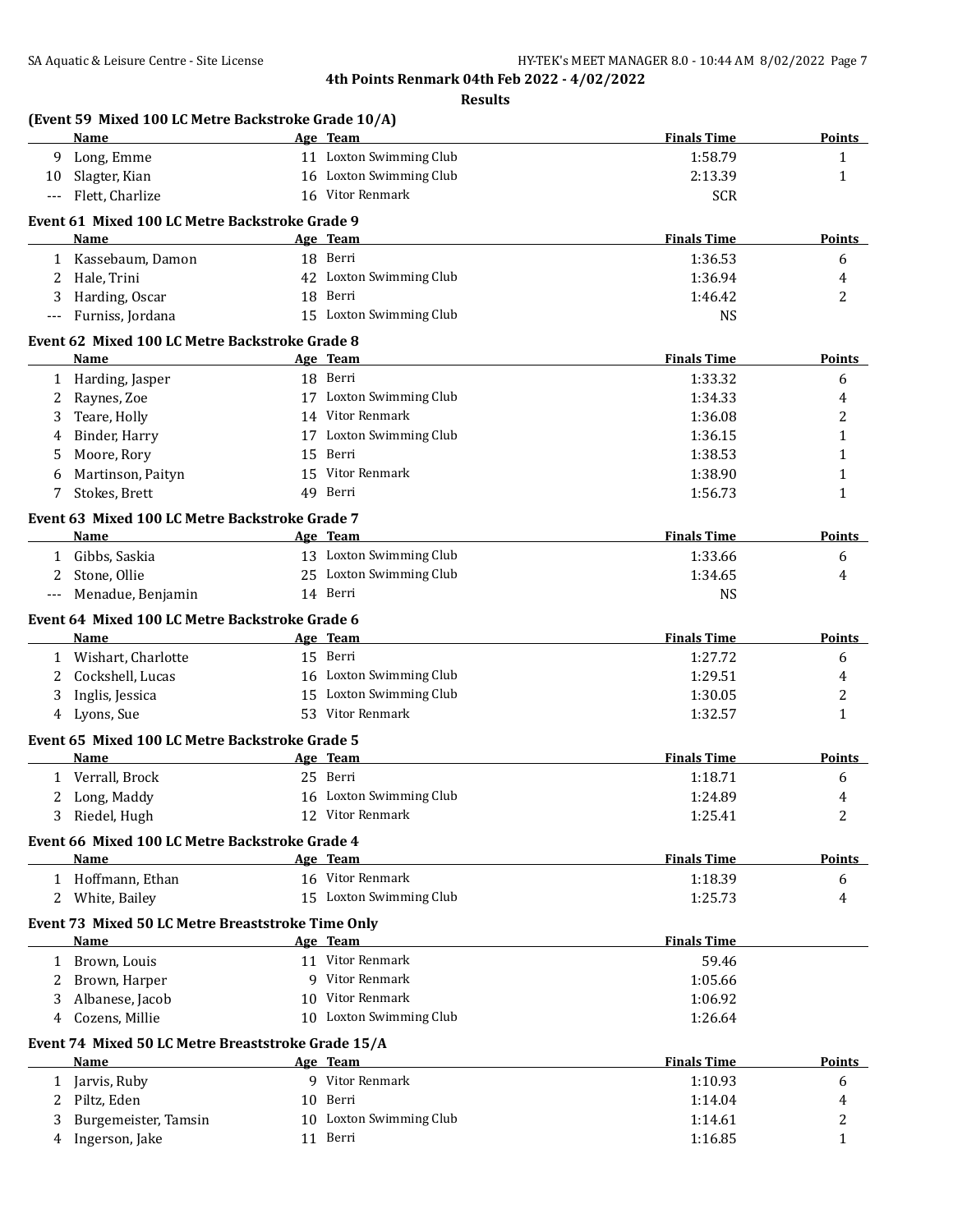#### **Results**

# **(Event 74 Mixed 50 LC Metre Breaststroke Grade 15/A)**

|    | Name                    |     | Age Team             | <b>Finals Time</b> | <b>Points</b> |
|----|-------------------------|-----|----------------------|--------------------|---------------|
|    | 5 Burgemeister, Natalia | 11  | Loxton Swimming Club | 1:17.09            |               |
| 6  | Edwards, Sharla         | 8.  | Loxton Swimming Club | 1:19.27            |               |
|    | Morrison, Danielle      | 10. | Loxton Swimming Club | 1:29.73            |               |
| 8  | Parrotta, Clara         | 8   | Berri                | 1:34.80            |               |
| 9. | Hucks, Tyler            | 12. | Loxton Swimming Club | 1:39.91            |               |
| 10 | Hampel, Hannah          | 11  | Loxton Swimming Club | 1:41.84            |               |
| 11 | Gray, Zara              |     | 8 Berri              | 2:38.73            |               |
|    | --- Walkington, Isla    |     | Loxton Swimming Club | DQ                 |               |
|    |                         |     |                      |                    |               |

Non-simultaneous kick

### **Event 76 Mixed 50 LC Metre Breaststroke Grade 14**

|       | Name                |     | Age Team             | <b>Finals Time</b> | <b>Points</b> |
|-------|---------------------|-----|----------------------|--------------------|---------------|
|       | Stevens, Summer     | 11  | Vitor Renmark        | 58.58              | 6             |
|       | 2 Parrotta, Lalaine |     | 11 Berri             | 1:03.83            | 4             |
| 3     | Piltz, Addy         |     | 13 Berri             | 1:03.89            |               |
|       | 4 Swart, Declan     | 11  | Loxton Swimming Club | 1:05.22            |               |
|       | 5 Stevens, Kayleigh | 13. | Vitor Renmark        | 1:05.58            |               |
| 6     | Hucks, Chloe        | 12. | Loxton Swimming Club | 1:11.91            |               |
|       | Cockshell, Eamon    | 11  | Loxton Swimming Club | 1:14.84            |               |
| $---$ | Rothe, Ella         | 11  | Berri                | <b>NS</b>          |               |
|       | --- Flett, Charlize | 16  | Vitor Renmark        | <b>SCR</b>         |               |

## **Event 77 Mixed 50 LC Metre Breaststroke Grade 13**

|   | Name                   |     | Age Team                | <b>Finals Time</b> | <b>Points</b> |
|---|------------------------|-----|-------------------------|--------------------|---------------|
|   | Piltz, Anise           |     | 15 Berri                | 57.29              | 6             |
|   | 2 Slagter, Kian        |     | 16 Loxton Swimming Club | 57.40              | 4             |
|   | 3 Hoffmann, Sophie     |     | 22 Vitor Renmark        | 57.96              |               |
|   | 4 Kassebaum, Alexander |     | 13 Berri                | 58.54              |               |
|   | 5 Ingerson, Sophie     |     | 13 Berri                | 59.87              |               |
| 6 | Parrotta, Kelton       | 13. | Berri                   | 1:00.03            |               |
|   | Hampel, Mia            | 10  | Loxton Swimming Club    | 1:01.99            |               |
| 8 | Reimann, Abbie         |     | 14 Loxton Swimming Club | 1:02.61            |               |
| 9 | Swart, Lacey           |     | Loxton Swimming Club    | 1:04.07            |               |

### **Event 78 Mixed 50 LC Metre Breaststroke Grade 12**

|   | Name                  |     | Age Team                | <b>Finals Time</b> | <b>Points</b> |
|---|-----------------------|-----|-------------------------|--------------------|---------------|
|   | 1 White, Courtney     |     | 12 Loxton Swimming Club | 49.64              | 6             |
|   | 2 Burgemeister, Oscar |     | 15 Loxton Swimming Club | 51.35              | 4             |
|   | 3 Knight, Ian         |     | 59 Berri                | 53.02              |               |
|   | 4 Rothe, Lily         |     | 14 Berri                | 53.04              |               |
|   | 5 Long, William       | 13. | Vitor Renmark           | 54.83              |               |
| 6 | White, Sarah          |     | 10 Loxton Swimming Club | 55.15              |               |
|   | Verrall, Kaylee       |     | 14 Berri                | 55.20              |               |
| 8 | Milton, Levi          | 11  | Loxton Swimming Club    | 57.61              |               |
| 9 | Gray, Lachlan         |     | 12 Berri                | 1:00.30            |               |

## **Event 79 Mixed 50 LC Metre Breaststroke Grade 11/A**

|   | <b>Name</b>       |     | Age Team                | <b>Finals Time</b> | <b>Points</b> |
|---|-------------------|-----|-------------------------|--------------------|---------------|
|   | Gibbs, Piper      |     | 15 Loxton Swimming Club | 48.60              | 6             |
|   | Thompson, Grace   |     | 16 Vitor Renmark        | 50.67              | 4             |
|   | Gibbs, Saskia     |     | 13 Loxton Swimming Club | 51.07              | ▵             |
| 4 | Teare, Holly      |     | 14 Vitor Renmark        | 52.07              |               |
| 5 | Long, Emme        |     | 11 Loxton Swimming Club | 52.69              |               |
| 6 | Schloithe, Lily L | 12. | Vitor Renmark           | 54.09              |               |
|   | Stone, Ollie      |     | 25 Loxton Swimming Club | 56.57              |               |
|   |                   |     |                         |                    |               |